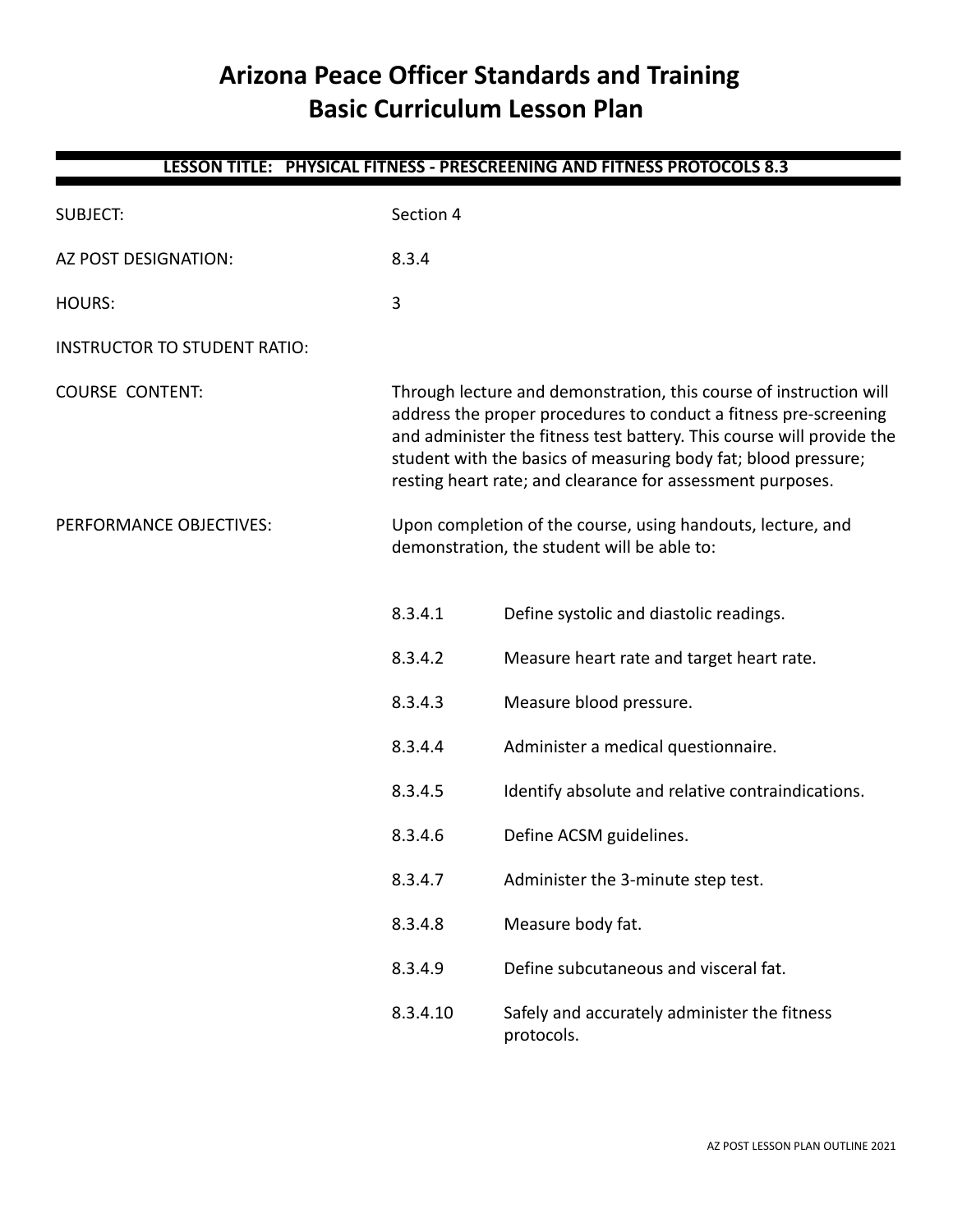# **LESSON TITLE: PHYSICAL FITNESS PRESCREENING AND FITNESS PROTOCOLS PAGE: 2**

| DATE FIRST PREPARED:             | August 2008                                                                                                                                                                                                                                              |                  |  |
|----------------------------------|----------------------------------------------------------------------------------------------------------------------------------------------------------------------------------------------------------------------------------------------------------|------------------|--|
| PREPARED BY:                     | Lt. Angela Kwan, Phoenix P.D.                                                                                                                                                                                                                            |                  |  |
| <b>REVIEWED - REVISED:</b>       | AZPOST (DocX)                                                                                                                                                                                                                                            | DATE: March 2022 |  |
| REVIEWED - REVISED:              |                                                                                                                                                                                                                                                          | DATE:            |  |
| <b>REVIEWED - REVISED:</b>       |                                                                                                                                                                                                                                                          | DATE:            |  |
| <b>REVIEWED - REVISED:</b>       |                                                                                                                                                                                                                                                          | DATE:            |  |
| REVIEWED - REVISED:              |                                                                                                                                                                                                                                                          | DATE:            |  |
| AZ POST - APPROVAL:              | <b>Richard Watling</b>                                                                                                                                                                                                                                   | DATE:            |  |
| AZ POST - APPROVAL:              | Lori Wait                                                                                                                                                                                                                                                | DATE: March 2022 |  |
| LIST ANY PREREQUISITES:          |                                                                                                                                                                                                                                                          |                  |  |
| <b>LEAD INSTRUCTOR:</b>          |                                                                                                                                                                                                                                                          |                  |  |
| BACK-UP INSTRUCTOR(S):           |                                                                                                                                                                                                                                                          |                  |  |
| <b>INSTRUCTOR REFERENCES:</b>    | Physical Fitness Specialist Course Manual compiled by the Cooper<br>Institute of Aerobic Research, Dallas, Texas. Revised 2007<br>FitForce Coordinator Guide, Thomas Collingwood, Robert Hoffman<br>& Patricia Sammann; Human Kinetics 1998              |                  |  |
| <b>CLASS LEVEL:</b>              | Instructor                                                                                                                                                                                                                                               |                  |  |
| <b>TRAINING AIDS:</b>            | Blood pressure kits, skin fold calipers, 12 inch step box,<br>metronome or step test CD, computer aided slides on PowerPoint,<br>computer projector, timer or watch, assessment forms, cones,<br>running track, vertical jump tester, sit and reach box. |                  |  |
| <b>INSTRUCTIONAL STRATEGY:</b>   | Instructor-led discussion, lecture, and demonstrative instruction.                                                                                                                                                                                       |                  |  |
| <b>SUCCESS CRITERIA:</b>         | Success in this functional area will be demonstrated through the<br>attainment of a 100% passing grade on a written objective<br>examination and a demonstrative practical test.                                                                         |                  |  |
| <b>COMPUTER FILE NAME:</b>       | 8.3.4 Sec 4 Fitness Pre-screening and Protocols                                                                                                                                                                                                          |                  |  |
| DATE RELEASED TO THE SHARE FILE: | May 27, 2022                                                                                                                                                                                                                                             |                  |  |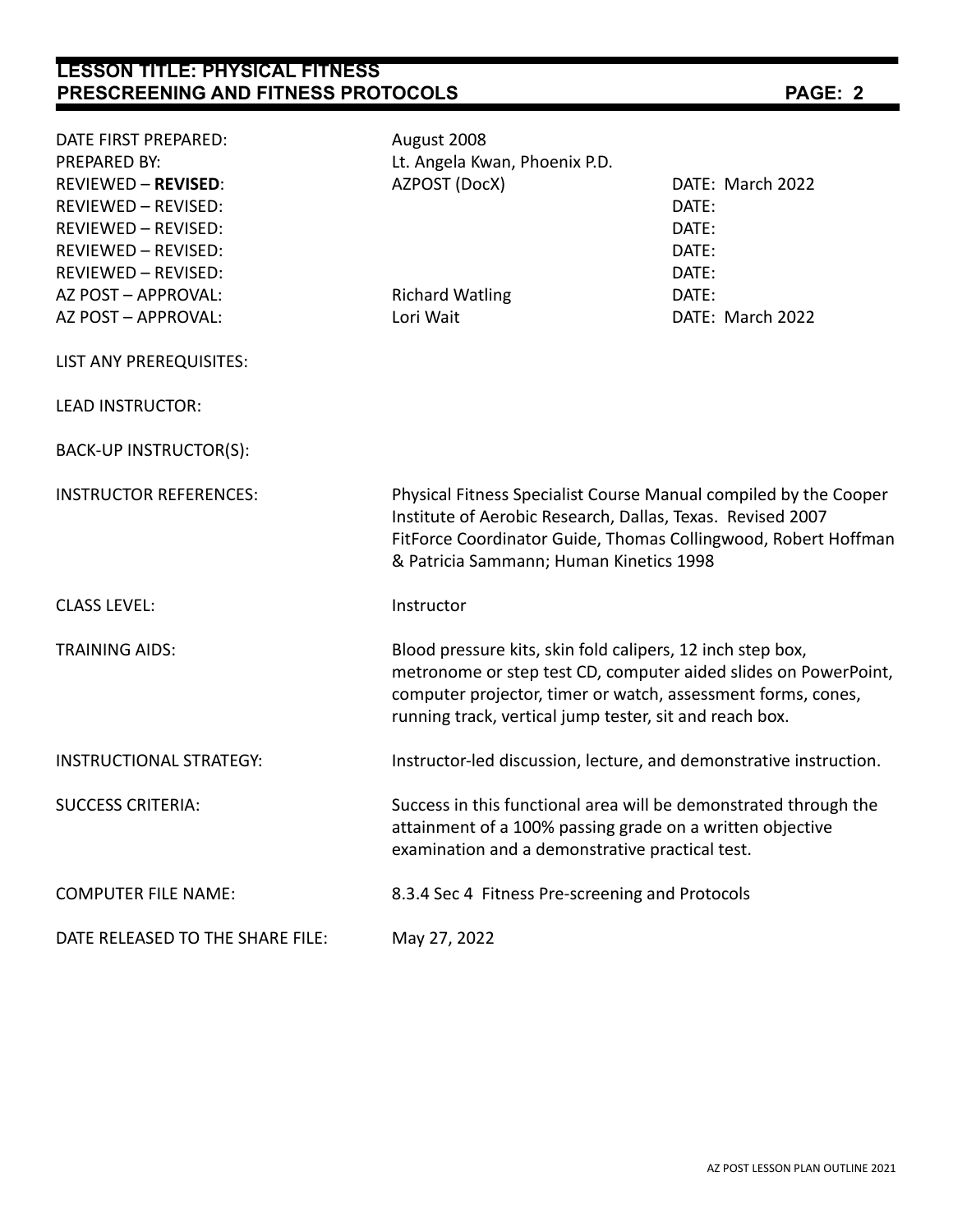# **I. INTRODUCTION**

- A. Purpose of pre-screening.
	- 1. Ensures a safe testing environment.
	- 2. Reduces liability; prevents injury.
	- 3. Identifies those at risk for further screening.
- B. Purpose of a fitness assessment.
	- 1. Determines initial level of fitness.
	- 2. Used to set goals and improve performance.
- C. Performance objectives At the end of the instruction, using notes from the lecture and handouts, the student will be able to:
	- 1. Define systolic and diastolic readings.
	- 2. Measure heart rate, target heart rate, and heart rate recovery.
	- 3. Measure blood pressure.
	- 4. Administer a medical questionnaire. (PAR-Q)
	- 5. Identify absolute and relative contraindications.
	- 6. Define ACSM guidelines. (American College of Sports Medicine.)
	- 7. Administer the 3-minute step test.
	- 8. Measure body fat.
	- 9. Define subcutaneous and visceral fat.
	- 10. Safely and accurately administer the fitness protocols.

### **II. MEDICAL HISTORY AND QUESTIONNAIRE**

- A. A questionnaire is not used to diagnose but rather to identify those at risk under the ACSM guidelines. **P. O. 8.3.4.4**
	- 1. Low risk Men under age 45 and women under age 55 who are asymptomatic and have no more than one major risk factor. (No maximum treadmill test necessary.)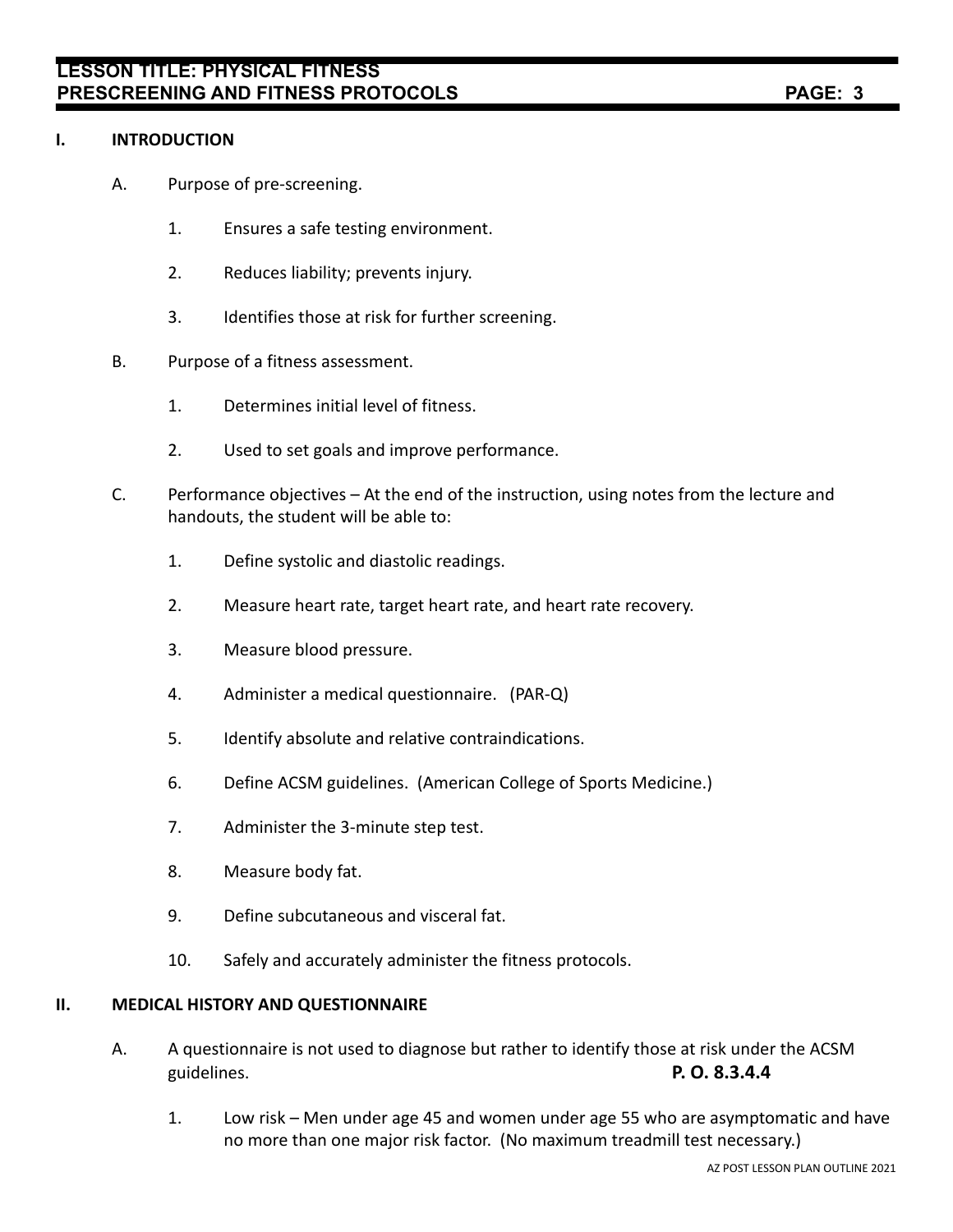- 2. Moderate risk Men aged 45 and older and women aged 55 and older or those with two or more major risk factors. (Maximal treadmill test recommended.)
- 3. High risk Individuals with signs/symptoms of CVD/pulmonary disease or known CVD, pulmonary or metabolic disease. (Do not test in a field environment; refer to a physician for maximal treadmill test.
- B. Identifies absolute and relative contraindications. **P. O. 8.3.4.5**
- C. Gather data to clear for exercise or refer for further screening.
- D. Check with your organization's policy on records retention. (HIPPA laws)

*INSTRUCTOR NOTE: Each student will review the questionnaire and complete a fitness profile as tests are administered. (Fitness profile forms located in Addendum C.)*

# **III. MEASURING BLOOD PRESSURE P. O. 8.3.4.3**

- A. Purpose.
	- 1. Measure the force or pressure that moves blood through the circulatory system.
	- 2. Reading Numbers are read systolic (top #) over diastolic. (bottom #)
		- a. Systolic pressure of the blood against the walls of the arteries during the heart's contraction. **P. O. 8.3.4.1**
		- b. Diastolic the pressure of the blood against the walls of the arteries when the heart is relaxed or between beats.
	- 3. Hypertension elevated blood pressure; readings are consistently 140/90 and above.
	- 4. Normal reading is 120/80.
		- a. Women tend to be lower.
		- b. Those with efficient max VO2 also lower.
- B. Equipment blood pressure kit.
	- 1. Stethoscope. (May have an on/off feature.)
	- 2. Blood pressure cuff. (Come in various sizes.)
- C. Procedure.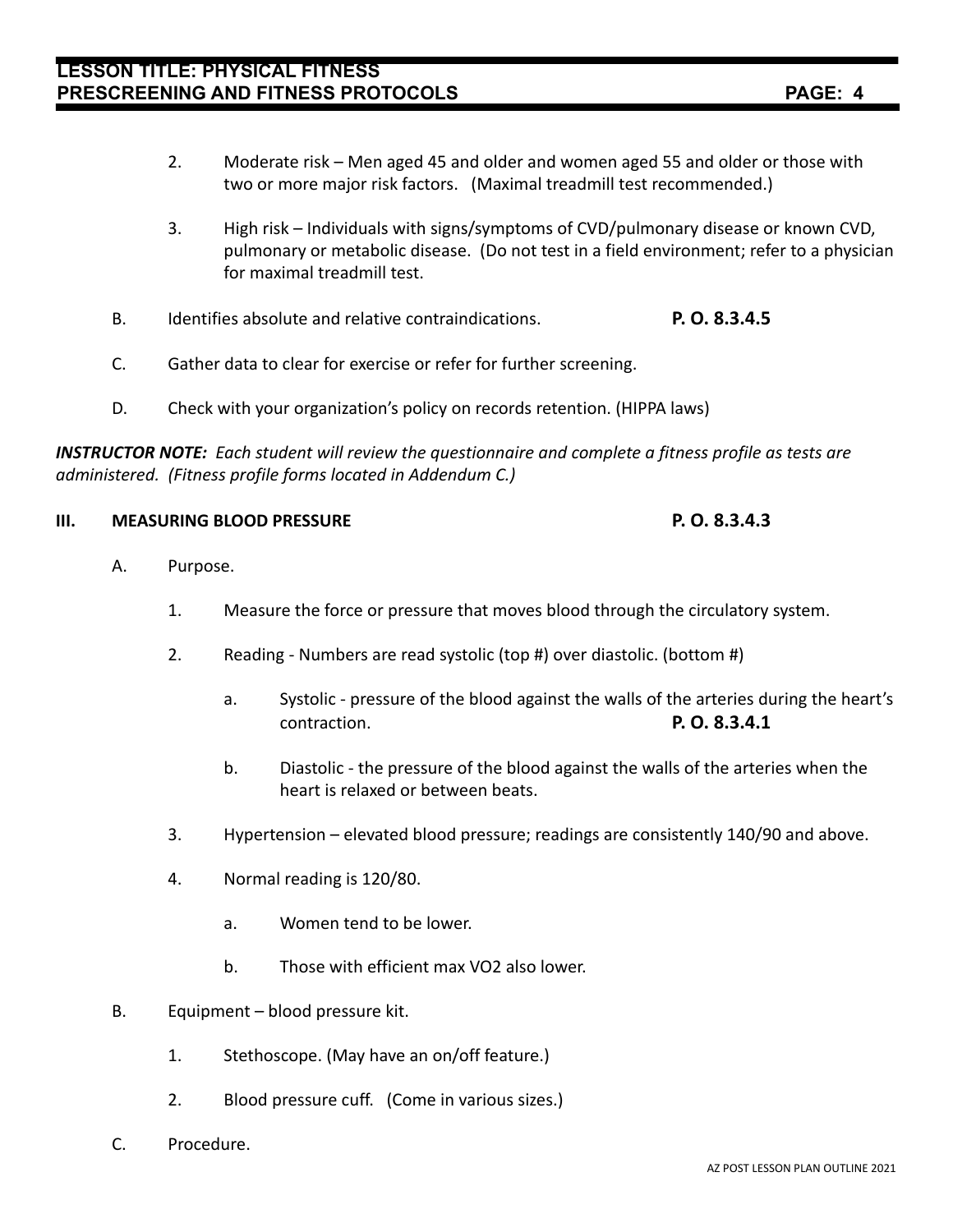# **LESSON TITLE: PHYSICAL FITNESS PRESCREENING AND FITNESS PROTOCOLS PAGE: 5**

- 1. Have the participant free of stimuli. (I.e. caffeine, anxiety, noise)
- 2. Have participants sit quietly for a few minutes with both feet flat on the floor, arm at heart level.
- 3. Apply the BP cuff approx.. 2.5cm above the inside fold of the elbow.
- 4. Tighten the screw on the rubber bulb.
- 5. Place the stethoscope over the brachial artery (inside of the arm) and pump the cuff to 200 mm for males and 180 for females.
- 6. Slowly loosen the screw and release the air from the cuff. (no faster than 2-3 mm per second)
- 7. The first rhythmical beat heard is the systolic pressure.
- 8. Continue to deflate until the last beat is heard; this is the diastolic pressure as noted on the gauge.
- 9. Do not talk or allow the participant to talk during the measurement.
- 10. If the reading is higher than 140/90, have participants relax and sit quietly. Administer again after 15 minutes. If still high, do not let participants continue to the field test without further testing or waiver from the medical doctor. (Ask questions about recent caffeine ingestion, OTC medicines, history, etc.)

*INSTRUCTOR NOTE: Students will be afforded practice time each day. Instructors will monitor for accuracy and proper procedure. Students will record at least 10 blood pressure readings by measuring fellow classmates.*

# **IV. MEASURING RESTING HEART RATE P. O. 8.3.4.2**

- A. Purpose RHR will be used in cardio prescription to determine target training heart rate.
- B. Equipment stopwatch.
- C. Procedure.
	- 1. There are two common sites:
		- a. Radial artery thumb side of the wrist.
		- b. Carotid artery either side of Adam's apple.
	- 2. Use the index and middle finger; not the thumb.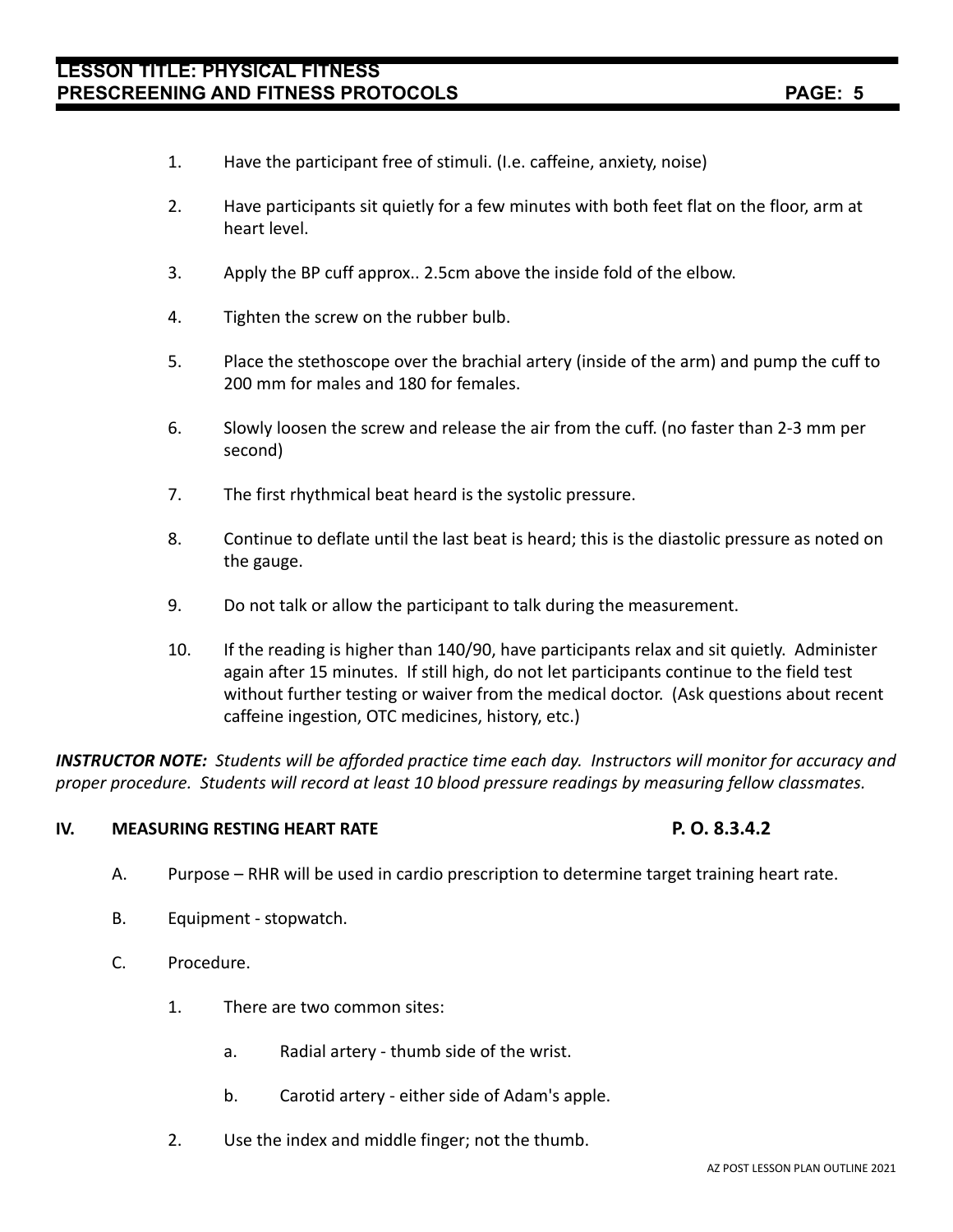- 3. Use a light touch to locate the pulse.
- 4. Find pulse and count each beat for 60 seconds; starting with "0".
- 5. Resting HR should be taken in the morning prior to getting out of bed.

# *INSTRUCTOR NOTE: the instructor will administer this to the entire class.*

### **V. THREE-MINUTE STEP TEST P. O. 8.3.4.2**

- A. Purpose.
	- 1. Measures heart rate recovery.
	- 2. Not a substitute for cardiorespiratory assessment.
	- 3. If a subject cannot complete the test or scores in the poor level, further medical screening should be conducted prior to further assessment. (Chart is located in Addendum A.)
	- 4. Test is invalid for subjects on beta blockers or other medications affecting heart rate.
- B. Equipment.
	- 1. 12" bench.
	- 2. Stopwatch or clock with second hand.
	- 3. Metronome or audio tape of metronome set to 96 beats per minute.
- C. Procedure.
	- 1. Level 2 screening; should be administered prior to the field assessment.
	- 2. Subject steps up and down for 24 cycles (up, down, up, down) a minute for 3 minutes.
	- 3. Immediately after 3 minutes, the subject sits down and finds a pulse within 5 seconds. Begin counting heart rate for 60 seconds. Refer to the chart.
- D. Instructor will choose a volunteer/s or if room allows, have the entire class conduct the 3 minute step test.

# **VI. MEASURING BODY FAT P. O. 8.3.4.9**

A. Purpose.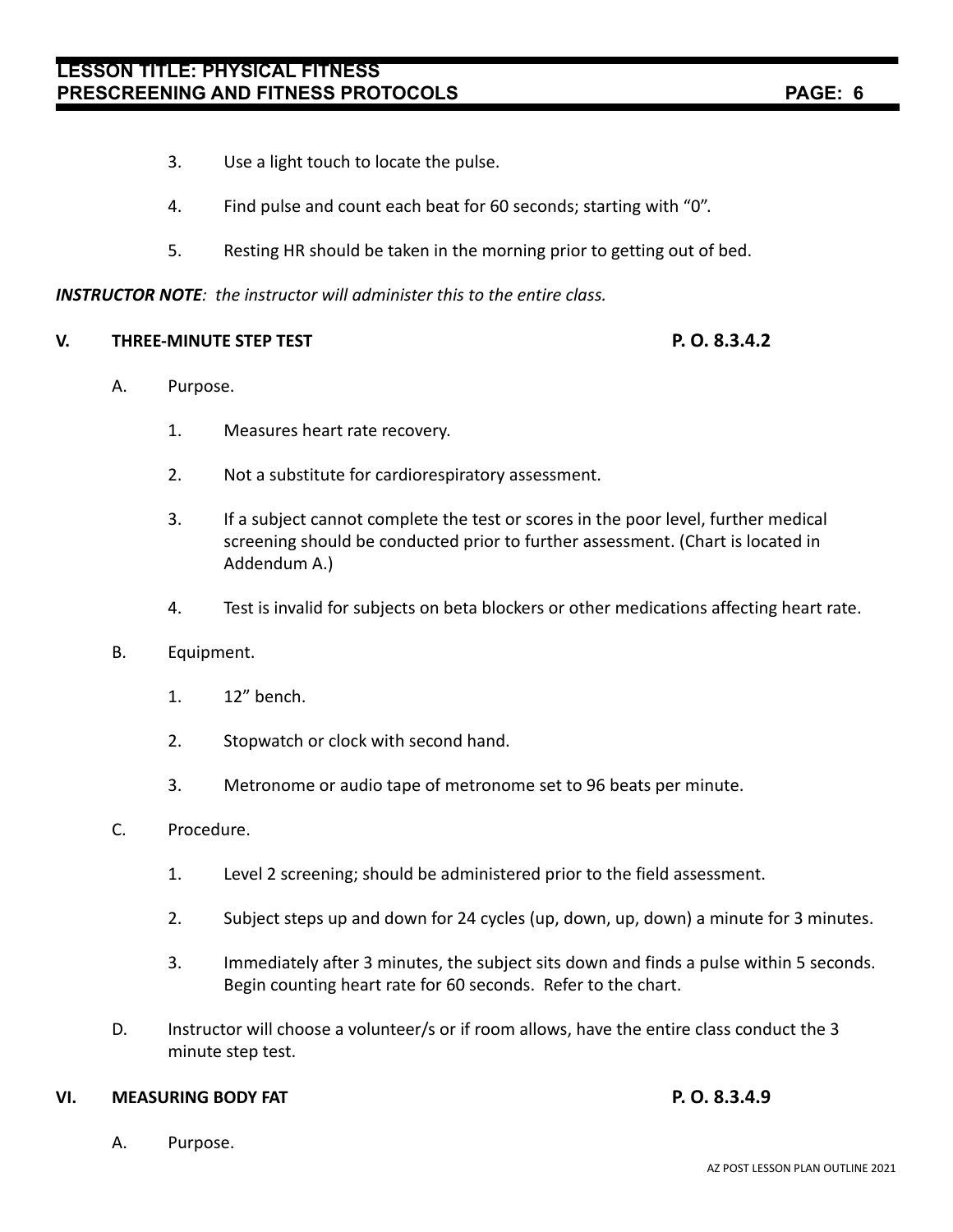- 1. Measures skinfold thickness.
- 2. Estimates percent body fat. (subcutaneous) (To be used in developing a workout and nutrition program.)
	- a. Subcutaneous the fat stored between the skin and the muscle.
	- b. Visceral fat surrounding the organs. (Visceral fat accumulation is associated with insulin resistance, glucose intolerance, and dyslipidemia.)
- 3. Good body composition facilitates efficient movement, reduces chances for injury, and helps officers present a positive image.
- B. Equipment.
	- 1. Skinfold caliper.
	- 2. Norms. (Addendum A.)
- C. Procedure.
	- 1. Reserve a private area.
	- 2. Use same sex or have another instructor witness. (Females test females, males test males, etc.)
	- 3. Measure on the right side of the body.
	- 4. Identify sites.
	- 5. Pinch from the top, measure from the bottom.
		- a. Create a horseshoe with the left thumb and index finger.
		- b. Invert the horseshoe and pinch approx 1 to 1.5 inches of skin and subcutaneous fat.
		- c. Pull away from the muscle.
		- d. Place calipers directly under the pinch, perpendicular to the body; squeeze until the arrows line up. (Do not release until reading is acknowledged.)
	- 6. Measure each site to obtain two like readings.
	- 7. Record and total the site measurements.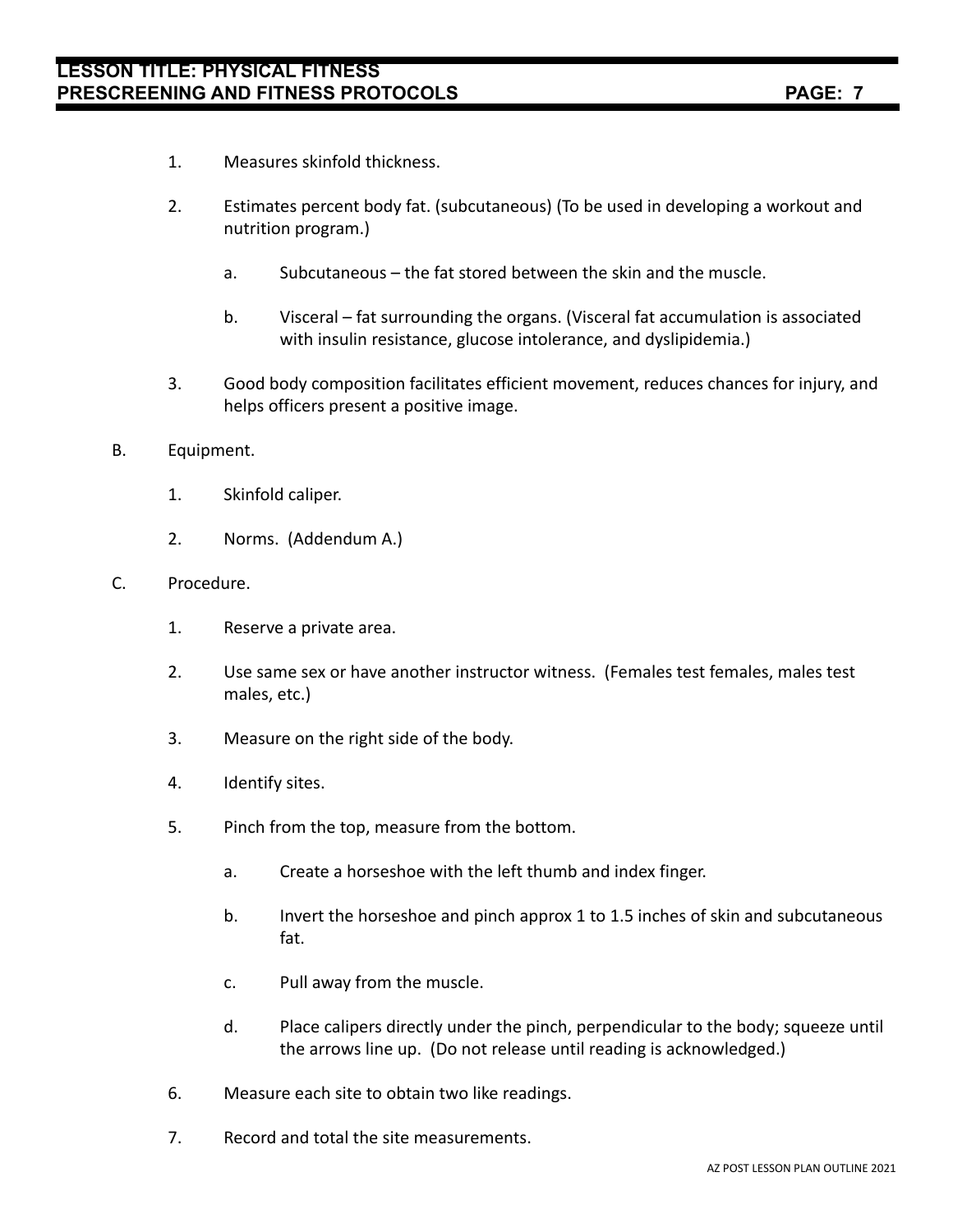- 8. Estimate body fat using the chart. (Addendum A.)
	- a. Find the correct gender and age chart.
	- b. Locate columns for the age range.
	- c. Locate the sum of the skinfold column on the left.
	- d. Track across the sum of the skinfold row until it intersects with the age column.

*INSTRUCTOR NOTE: when pinching the skin, ensure the skin and subcutaneous fat is pulled away from the muscle.*

- D. Measurement sites.
	- 1. Chest. (males)
		- a. Diagonal fold on the lateral border of the pectoralis major muscle.
		- b. Halfway between nipple and shoulder crease. (armpit)
	- 2. Abdomen. (males)
		- a. Vertical fold.
		- b. One inch to the left (facing) of the belly button.
	- 3. Thigh. (male and female)
		- a. Vertical fold at the middle and front.
		- b. Halfway between greater trochanter and patella.
	- 4. Tricep. (female)
		- a. Vertical fold over the belly of muscle.
		- b. Halfway between acromion and olecranon process. (Top of the shoulder blade and elbow.)
	- 5. Suprailiac. (female)
		- a. Diagonal fold just above the iliac crest.
		- b. Slightly anterior to the middle of the side. (Bikini line.)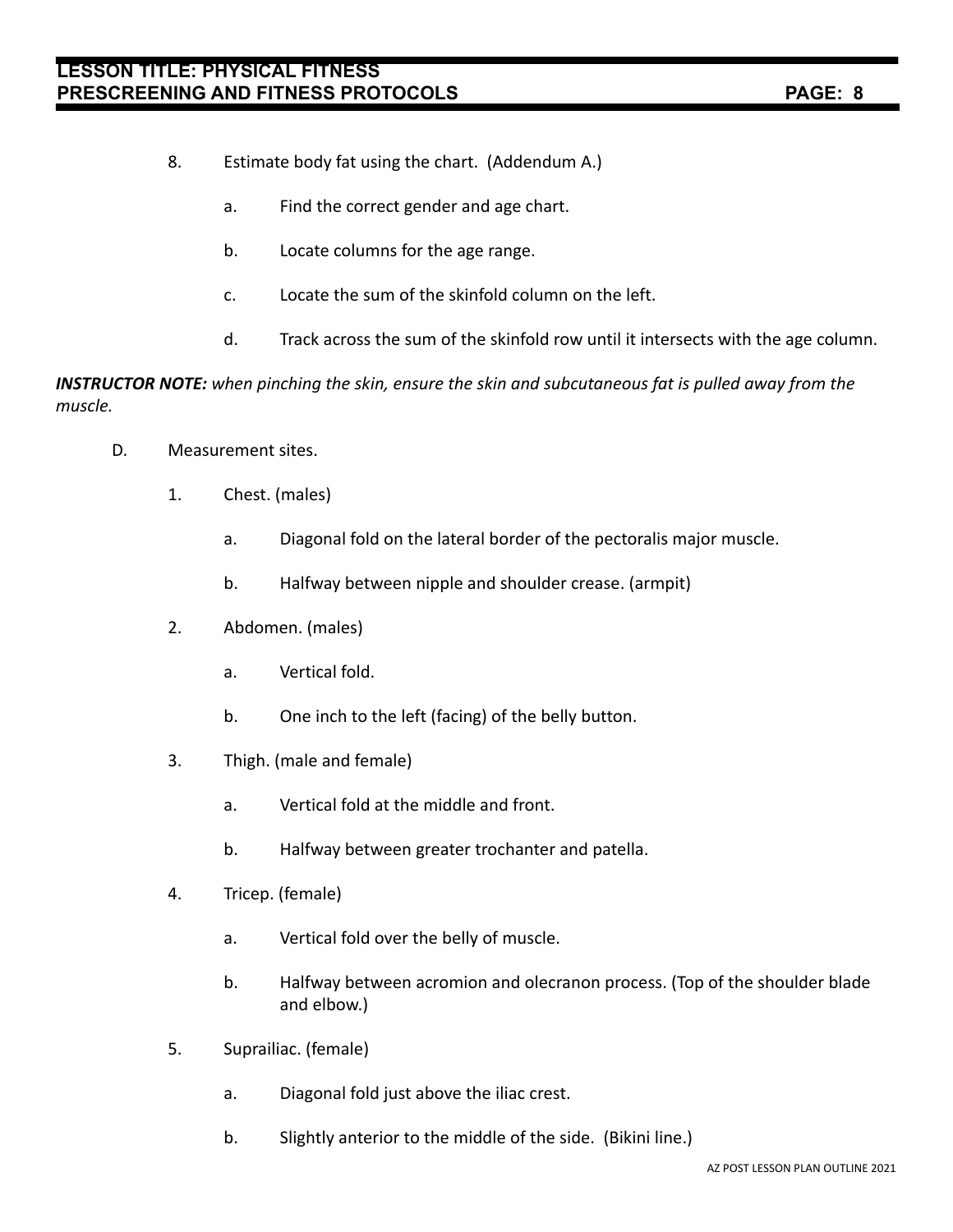# **LESSON TITLE: PHYSICAL FITNESS PRESCREENING AND FITNESS PROTOCOLS PAGE: 9**

- **VII. FITNESS TEST** (Detailed protocols located in Addendum B.)
	- A. Sit and reach.

*Addendum A.)*

- 1. Measures lower back flexibility.
- 2. Flexibility improves performance and reduces injury.

*Students will record at least 10 body fat readings by measuring fellow classmates. (Forms located in*

- B. 300 Meter run.
	- 1. Measures anaerobic capacity.
	- 2. Important for short intense bursts such as foot pursuits.
- C. Agility run.
	- 1. Measures coordinated movement and speed.
	- 2. It is an important area for performing tasks requiring quick movements around obstacles.
- D. Vertical Jump.
	- 1. Measure of jumping or explosive power.
	- 2. An important area for pursuit tasks that require jumping and vaulting.
- E. Maximum Push-up Test.
	- 1. Measures the muscular endurance of the upper body muscles of the shoulders, chest, and back of the upper arms.
	- 2. Important for use of force involving pushing motion.
- F. One Minute Sit-up Test.
	- 1. Measures the muscular endurance of the abdominal muscles.
	- 2. An important area for performing tasks that may involve the use of force.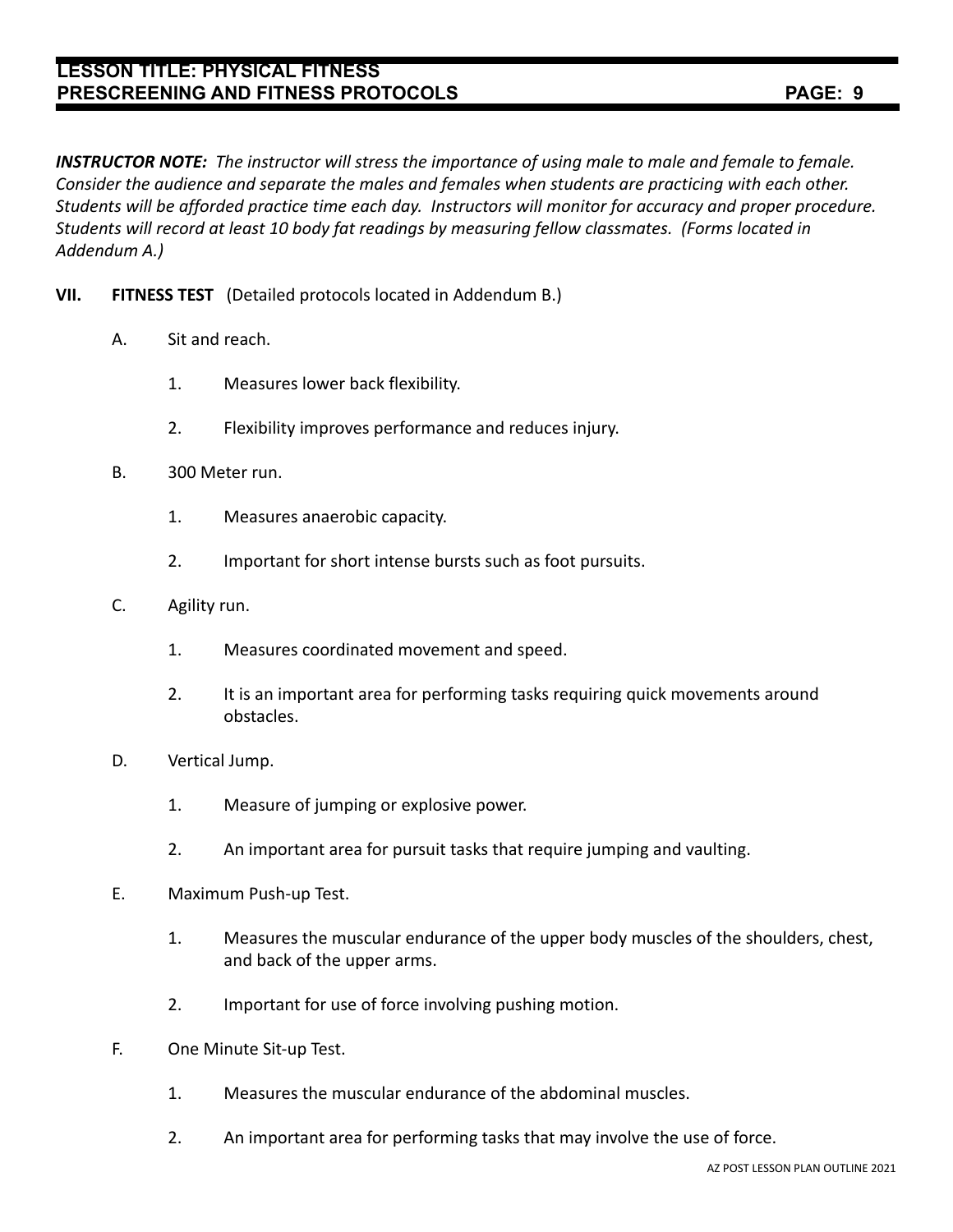- 3. An important area of maintaining good posture and minimizing lower back problems.
- G. 1.5 mile run.
	- 1. Measure of cardiovascular endurance or aerobic power.
	- 2. Important for performing tasks involving stamina and endurance.
	- 3. Minimize risk of cardiovascular problems.
- H. POPAT Peace Officers Physical Aptitude Test. (AZPOST graduation requirement.)
	- 1. Task related tests.
	- 2. Passing score is 384 points.

### **VII. CONCLUSION**

- A. Review of performance objectives.
	- 1. Define systolic and diastolic readings.
	- 2. Measure heart rate, target heart rate, and heart rate recovery.
	- 3. Measure blood pressure.
	- 4. Administer a medical questionnaire.
	- 5. Identify absolute and relative contraindications.
	- 6. Define ACSM guidelines.
	- 7. Administer the 3-minute step test.
	- 8. Measure body fat.
	- 9. Define subcutaneous and visceral fat.
	- 10. Safely and accurately administer the fitness protocols.
- B. Demonstrative practice and learned outcome.
	- 1. Students will record 10 BP and BF measurements.
	- 2. Students will participate and pass each fitness test. (POPAT, 1.5 mile run, sit ups, and